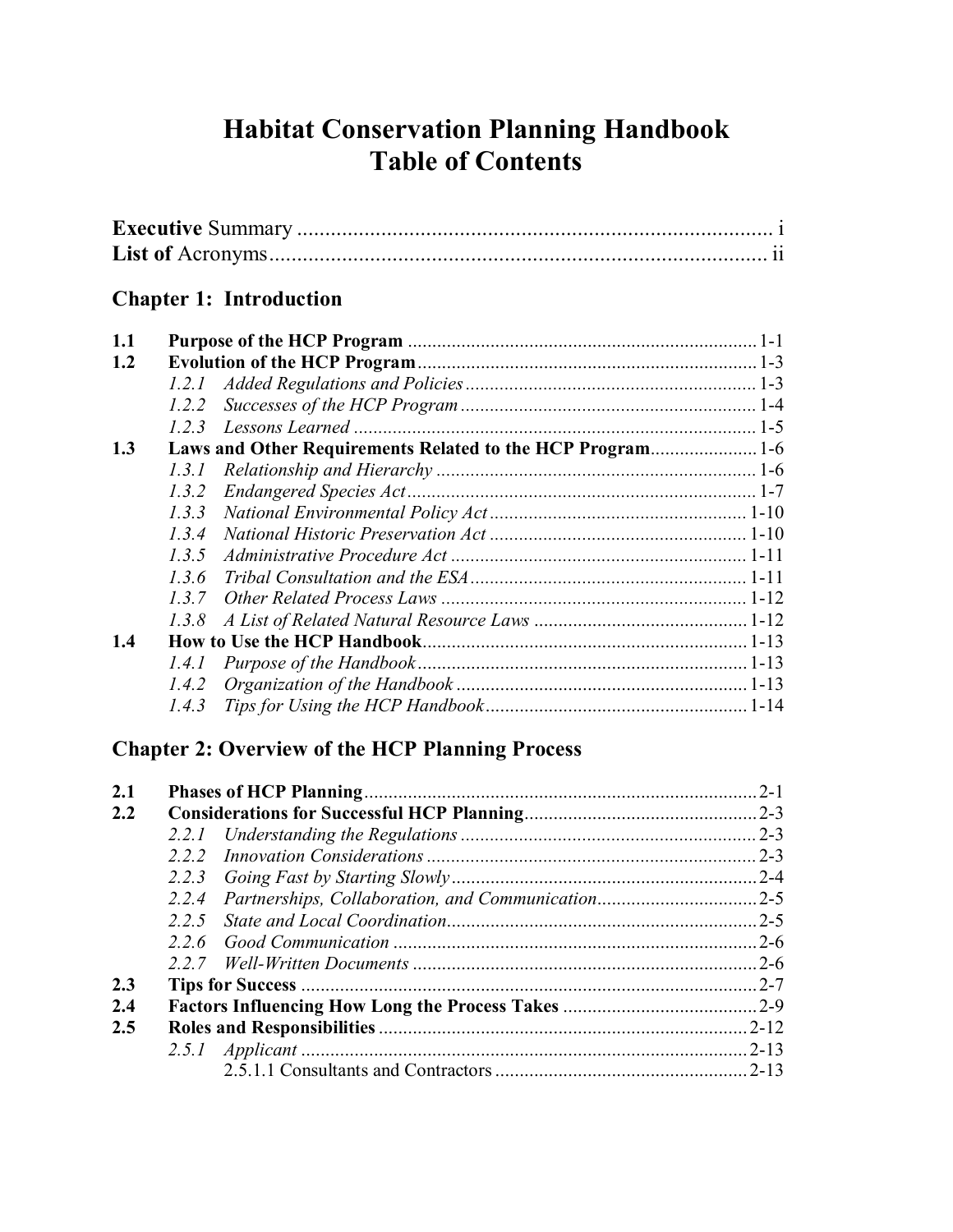# **PHASE 1: Pre-Application**

# **Chapter 3: Getting Started**

| 3.0 |       |                                                                      |  |
|-----|-------|----------------------------------------------------------------------|--|
| 3.1 |       | When Are an HCP and an Incidental Take Permit Needed? 3-2            |  |
|     | 3.1.1 |                                                                      |  |
|     | 3.1.2 | When to Seek an Incidental Take Permit and Develop an HCP?3-2        |  |
|     | 3.1.3 | Considerations for Special Rules under Sections 4(d) and 10(j) 3-4   |  |
| 3.2 |       | Avoiding Take and Avoiding the Need for an Incidental Take Permit3-5 |  |
| 3.3 |       |                                                                      |  |
| 3.4 |       | What Types of HCPs and Incidental Take Permits Are Possible?  3-6    |  |
|     | 3.4.1 |                                                                      |  |
|     | 3.4.2 |                                                                      |  |
|     |       | 3.4.2.1 Challenges, Details, and Opportunities with Programmatic     |  |
|     |       |                                                                      |  |
|     | 3.4.3 |                                                                      |  |
|     |       | 3.4.3.1 Challenges, Details, and Opportunities with General          |  |
|     |       |                                                                      |  |
|     | 3.4.4 | Plan Variations, Multiple Projects, or More Than One Applicant  3-14 |  |
|     | 3.4.5 |                                                                      |  |
|     | 3.4.6 |                                                                      |  |
|     | 3.4.7 | Permit Severability and Implementation Oversight of Programmatic     |  |
|     |       |                                                                      |  |
| 3.5 |       | What Types of Activities Can Be Covered in an HCP? 3-18              |  |
|     | 3.5.1 |                                                                      |  |
|     | 3.5.2 | Enhancement of Survival Permits Do Not Substitute for an HCP3-19     |  |
|     | 3.5.3 |                                                                      |  |
|     | 3.5.4 |                                                                      |  |
|     | 3.5.5 |                                                                      |  |
|     | 3.5.6 |                                                                      |  |
|     | 3.5.7 |                                                                      |  |
| 3.6 |       |                                                                      |  |
| 3.7 |       |                                                                      |  |
|     | 3.7.1 |                                                                      |  |
|     | 3.7.2 |                                                                      |  |
|     | 3.7.3 |                                                                      |  |
|     | 3.7.4 |                                                                      |  |
|     | 3.7.5 |                                                                      |  |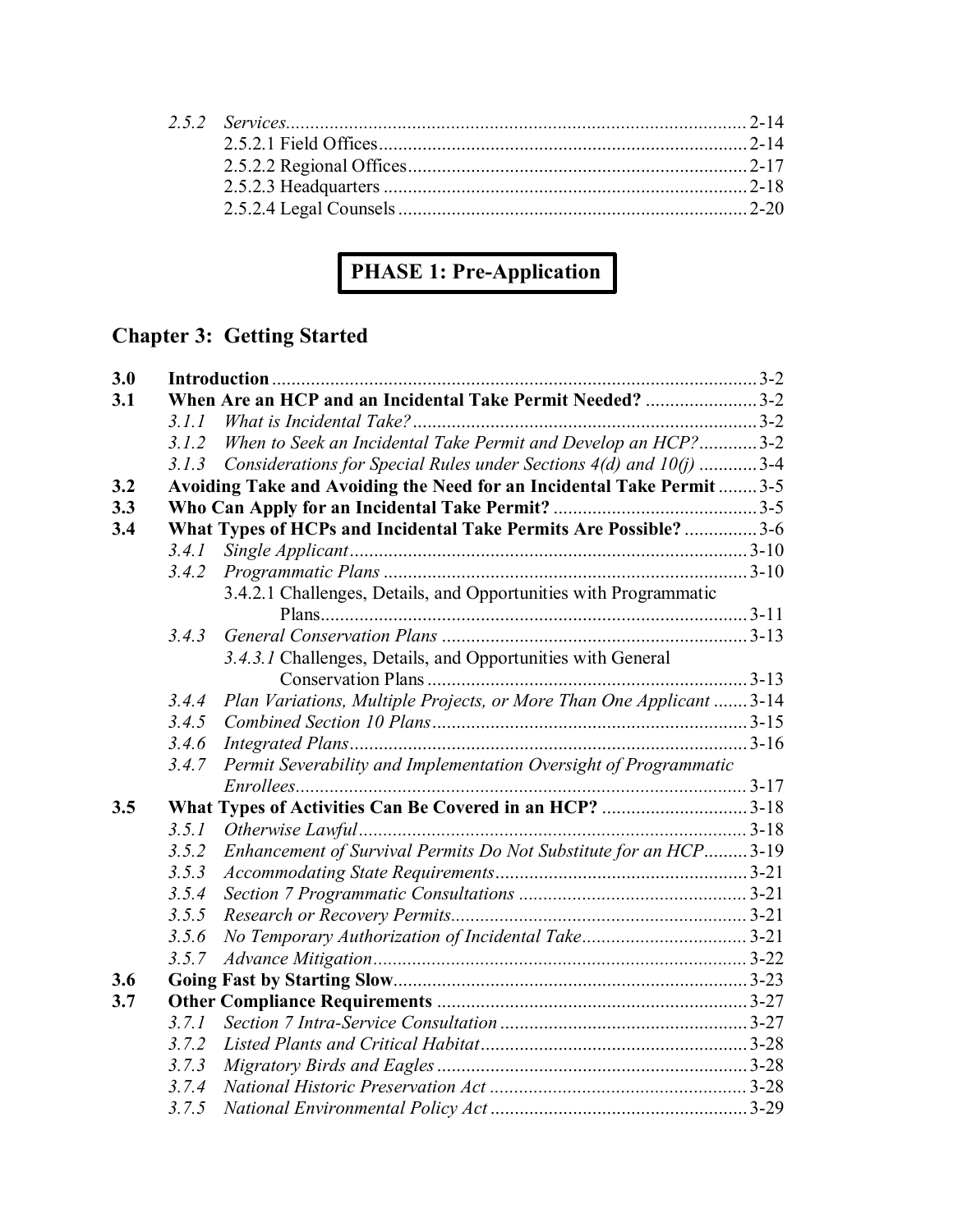| <b>3.8</b> |                                                                |  |
|------------|----------------------------------------------------------------|--|
|            |                                                                |  |
|            |                                                                |  |
|            | 3.8.3 Advice to Applicants on Selecting an HCP Consultant 3-32 |  |
| <b>3.9</b> |                                                                |  |
|            |                                                                |  |

# **Chapter 4: Communicating and Coordinating**

| 4.0 |       |                                                                    |  |
|-----|-------|--------------------------------------------------------------------|--|
| 4.1 |       |                                                                    |  |
|     | 4.1.1 | National Marine Fisheries Service (NMFS)/U.S. Fish and Wildlife    |  |
|     |       |                                                                    |  |
|     | 4.1.2 |                                                                    |  |
|     | 4.1.3 |                                                                    |  |
|     | 4.1.4 |                                                                    |  |
|     | 4.1.5 |                                                                    |  |
| 4.2 |       |                                                                    |  |
| 4.3 |       |                                                                    |  |
|     | 4.3.1 |                                                                    |  |
|     | 4.3.2 |                                                                    |  |
|     | 4.3.3 |                                                                    |  |
|     | 4.3.4 |                                                                    |  |
|     | 4.3.5 |                                                                    |  |
|     | 4.3.6 |                                                                    |  |
|     | 4.3.7 |                                                                    |  |
|     | 4.3.8 |                                                                    |  |
|     | 4.3.9 |                                                                    |  |
| 4.4 |       |                                                                    |  |
| 4.5 |       |                                                                    |  |
| 4.6 |       |                                                                    |  |
|     | 4.6.1 |                                                                    |  |
|     | 4.6.2 |                                                                    |  |
|     | 4.6.3 |                                                                    |  |
|     | 4.6.4 |                                                                    |  |
| 4.7 |       |                                                                    |  |
|     | 4.7.1 |                                                                    |  |
|     | 4.7.2 | Documents That Should Be Included in the Administrative Record4-18 |  |
|     | 4.7.3 | Other Documents That May Be Included in the Administrative         |  |
|     |       |                                                                    |  |
|     | 4.7.4 | Documents that Generally Should Not Be Included in the             |  |
|     |       |                                                                    |  |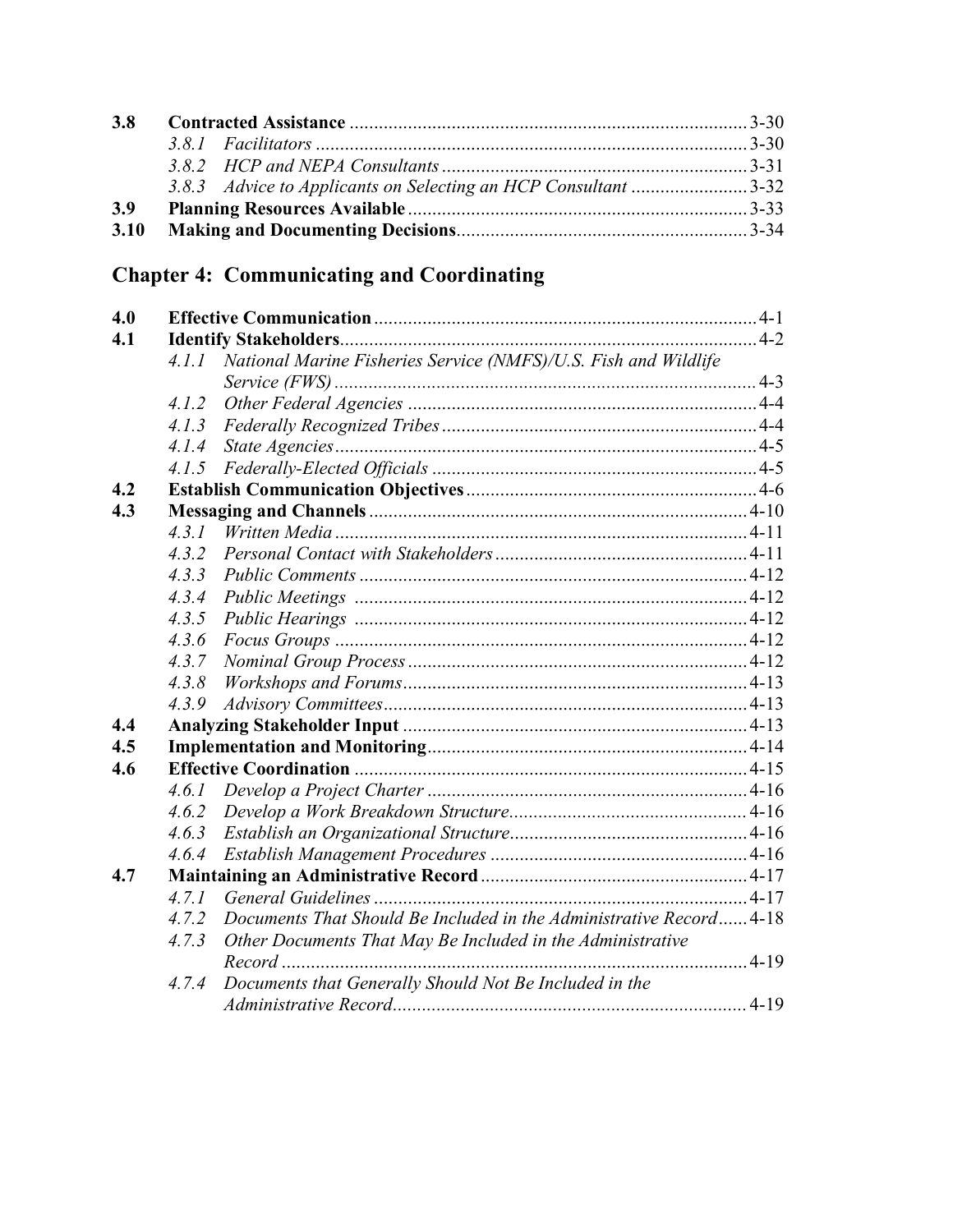## **PHASE 2: Developing the HCP and Environmental Compliance Documents**

#### **Chapter 5: Covered Activities and Alternatives to the Taking**

| Analyzing the Components of Land and Water Use Activities5-3 |
|--------------------------------------------------------------|

#### **Chapter 6: Identifying the Plan Area, Permit Area, and Other Areas Analyzed**

#### **Chapter 7: Identifying HCP Species and Information Needs**

| 7.0 |                                                                |  |
|-----|----------------------------------------------------------------|--|
| 7.1 | Requirements and Information Needs and Standards for "Covered" |  |
|     |                                                                |  |
| 7.2 |                                                                |  |
| 7.3 |                                                                |  |
| 7.4 |                                                                |  |
|     |                                                                |  |
|     |                                                                |  |
|     |                                                                |  |
|     |                                                                |  |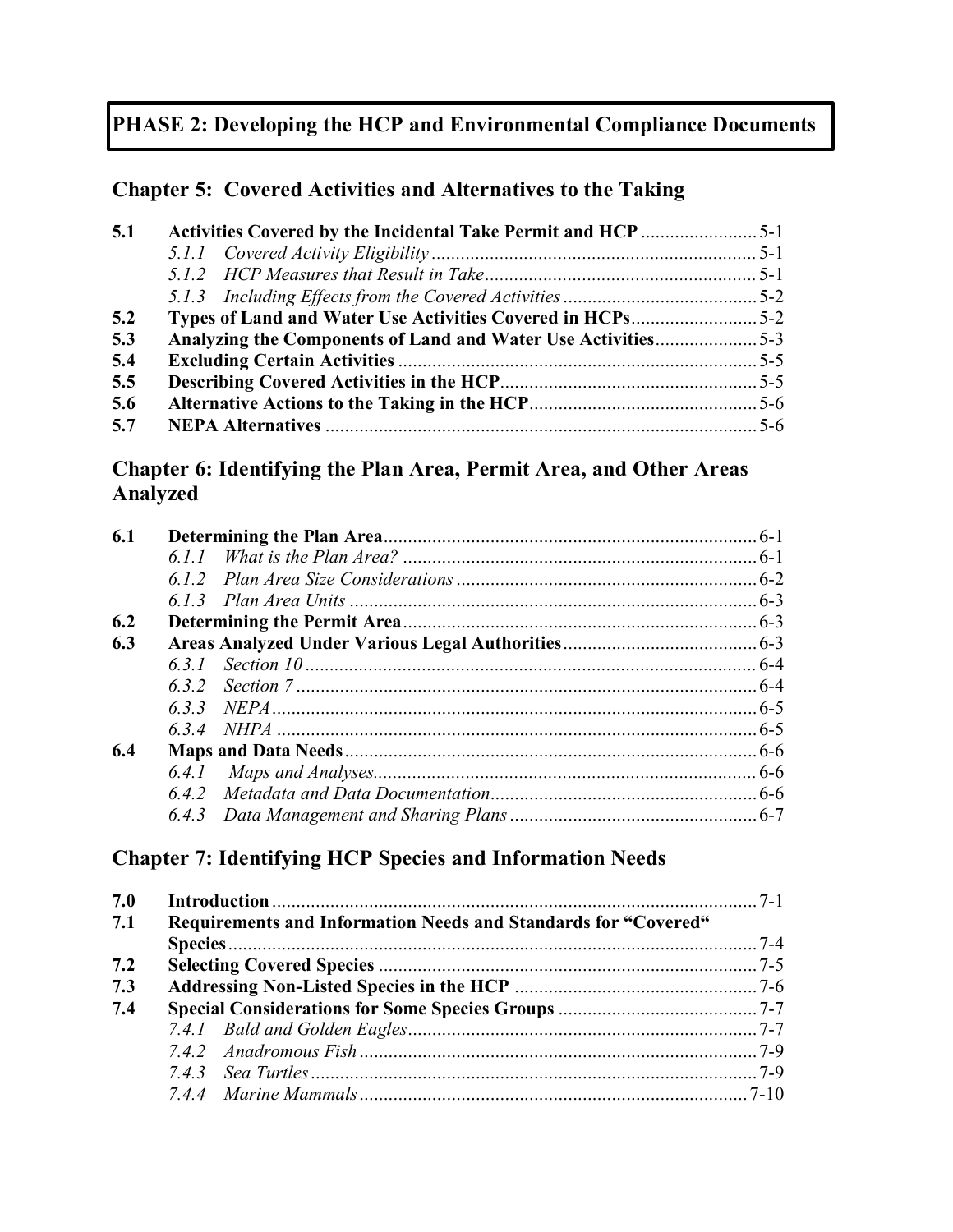|     |       | 7.4.4.1 Marine Mammal Protection Act: Incidental Harassment          |  |
|-----|-------|----------------------------------------------------------------------|--|
|     |       | 7.4.4.2 Marine Mammal Protection Act: Letters of Authorization  7-11 |  |
|     | 7.4.5 |                                                                      |  |
|     | 7.4.6 |                                                                      |  |
|     |       |                                                                      |  |
|     | 7.4.7 |                                                                      |  |
| 7.5 |       |                                                                      |  |
|     | 7.5.1 |                                                                      |  |
|     | 7.5.2 |                                                                      |  |
| 7.6 |       | Identifying the Role of the Plan Area in the Conservation of each    |  |
|     |       |                                                                      |  |
| 7.7 |       |                                                                      |  |
|     | 7.7.1 |                                                                      |  |
|     | 7.7.2 |                                                                      |  |
|     | 7.7.3 |                                                                      |  |
|     | 7.7.4 |                                                                      |  |
|     | 7.7.5 |                                                                      |  |
|     | 7.7.6 |                                                                      |  |
|     | 7.7.7 |                                                                      |  |
|     | 7.78  |                                                                      |  |
|     | 7.7.9 |                                                                      |  |
|     |       |                                                                      |  |
|     |       |                                                                      |  |
|     |       |                                                                      |  |
| 7.8 |       |                                                                      |  |
|     |       |                                                                      |  |

### **Chapter 8: Calculating Take from Land and Water Use Activities**

| 8.1 |                                                                        |  |
|-----|------------------------------------------------------------------------|--|
| 8.2 |                                                                        |  |
|     |                                                                        |  |
|     |                                                                        |  |
|     |                                                                        |  |
|     | 8.2.4 Take That May Be Accounted For in Another Permitting Process 8-5 |  |
| 8.3 |                                                                        |  |
| 8.4 |                                                                        |  |

## **Chapter 9: HCP Conservation Strategy**

| 9.0 |  |                                                                         |  |
|-----|--|-------------------------------------------------------------------------|--|
| 9.1 |  |                                                                         |  |
|     |  |                                                                         |  |
|     |  |                                                                         |  |
|     |  | 9.1.2 Responsibility for Developing Biological Goals and Objectives 9-9 |  |
|     |  |                                                                         |  |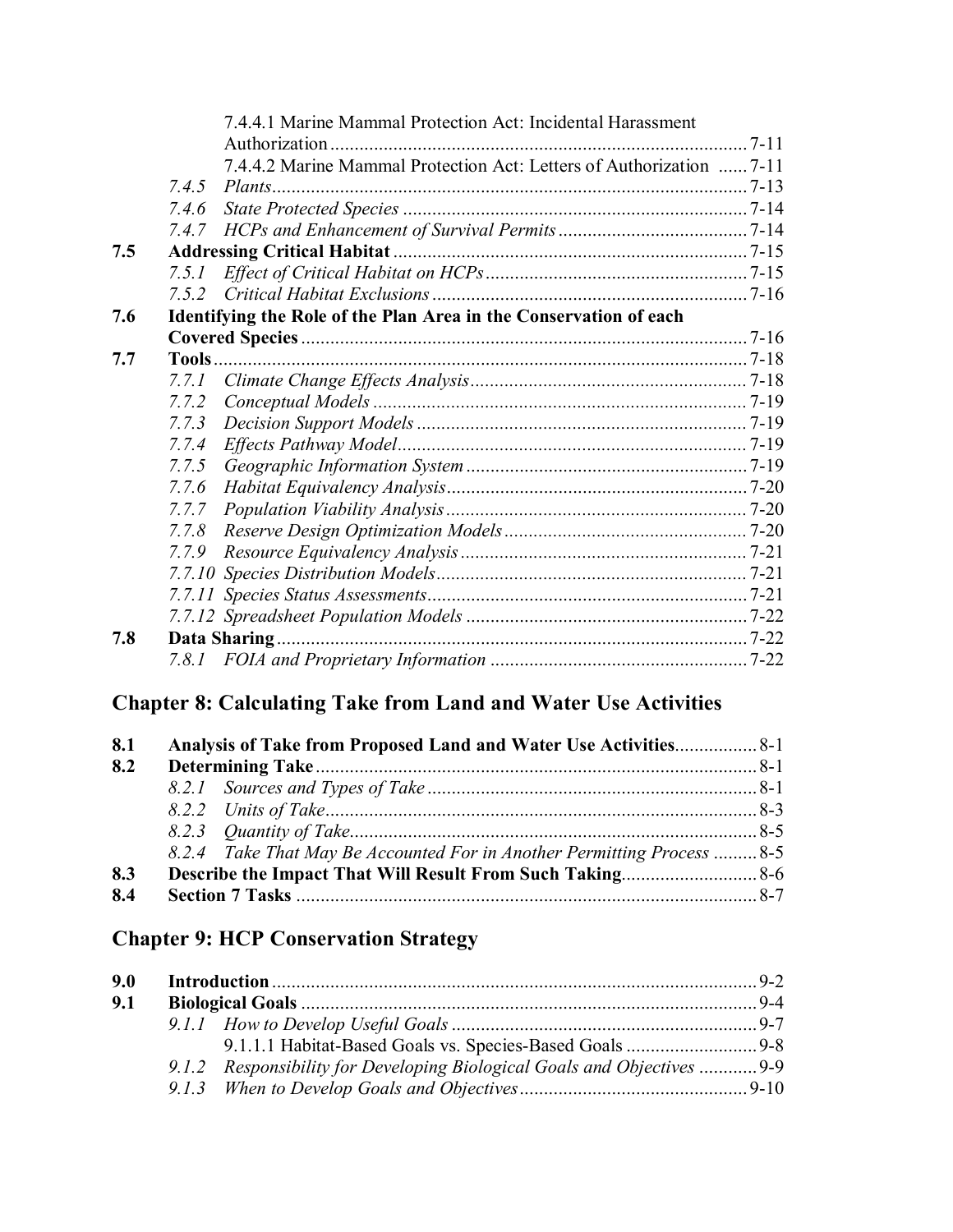|       | 9.2.1                                                                   |  |
|-------|-------------------------------------------------------------------------|--|
| 9.2.2 | Considering Climate Change Effects in the Development of Goals          |  |
|       |                                                                         |  |
|       |                                                                         |  |
| 9.3.1 |                                                                         |  |
| 9.3.2 |                                                                         |  |
| 9.3.3 |                                                                         |  |
|       |                                                                         |  |
|       |                                                                         |  |
|       |                                                                         |  |
|       |                                                                         |  |
|       |                                                                         |  |
|       |                                                                         |  |
|       |                                                                         |  |
| 9.3.4 |                                                                         |  |
| 9.3.5 |                                                                         |  |
|       |                                                                         |  |
| 9.4.1 |                                                                         |  |
| 9.4.2 |                                                                         |  |
| 9.4.3 |                                                                         |  |
| 9.4.4 | Dealing with Uncertainty in Goals, Objectives, and Measures  9-23       |  |
| 9.4.5 |                                                                         |  |
| 9.4.6 |                                                                         |  |
| 9.4.7 |                                                                         |  |
| 9.4.8 | Permittee Responsibilities: Meeting Goals and Objectives, or Specific   |  |
|       |                                                                         |  |
| 9.4.9 |                                                                         |  |
|       |                                                                         |  |
|       |                                                                         |  |
|       |                                                                         |  |
|       | 9.5.2 Demonstrating Additional Minimization and Mitigation Measures Are |  |
|       |                                                                         |  |
| 9.5.3 | The Burden of Proving Maximum Extent Practicable  9-34                  |  |
| 9.5.4 | Services Conduct an Independent Analysis of Practicability 9-35         |  |
| 9.5.5 | Services Demonstration of Maximum Extent Practicable 9-35               |  |
|       |                                                                         |  |
| 9.6.1 |                                                                         |  |
| 9.6.2 |                                                                         |  |
| 9.6.3 | Steps to Identify and Plan for Changed and Unforeseen                   |  |
|       |                                                                         |  |
| 9.6.4 | Differentiating Between a Changed and an Unforeseen                     |  |
|       |                                                                         |  |
| 9.6.5 | Determining Changed vs. Unforeseen Circumstances 9-44                   |  |
| 9.6.6 |                                                                         |  |
|       |                                                                         |  |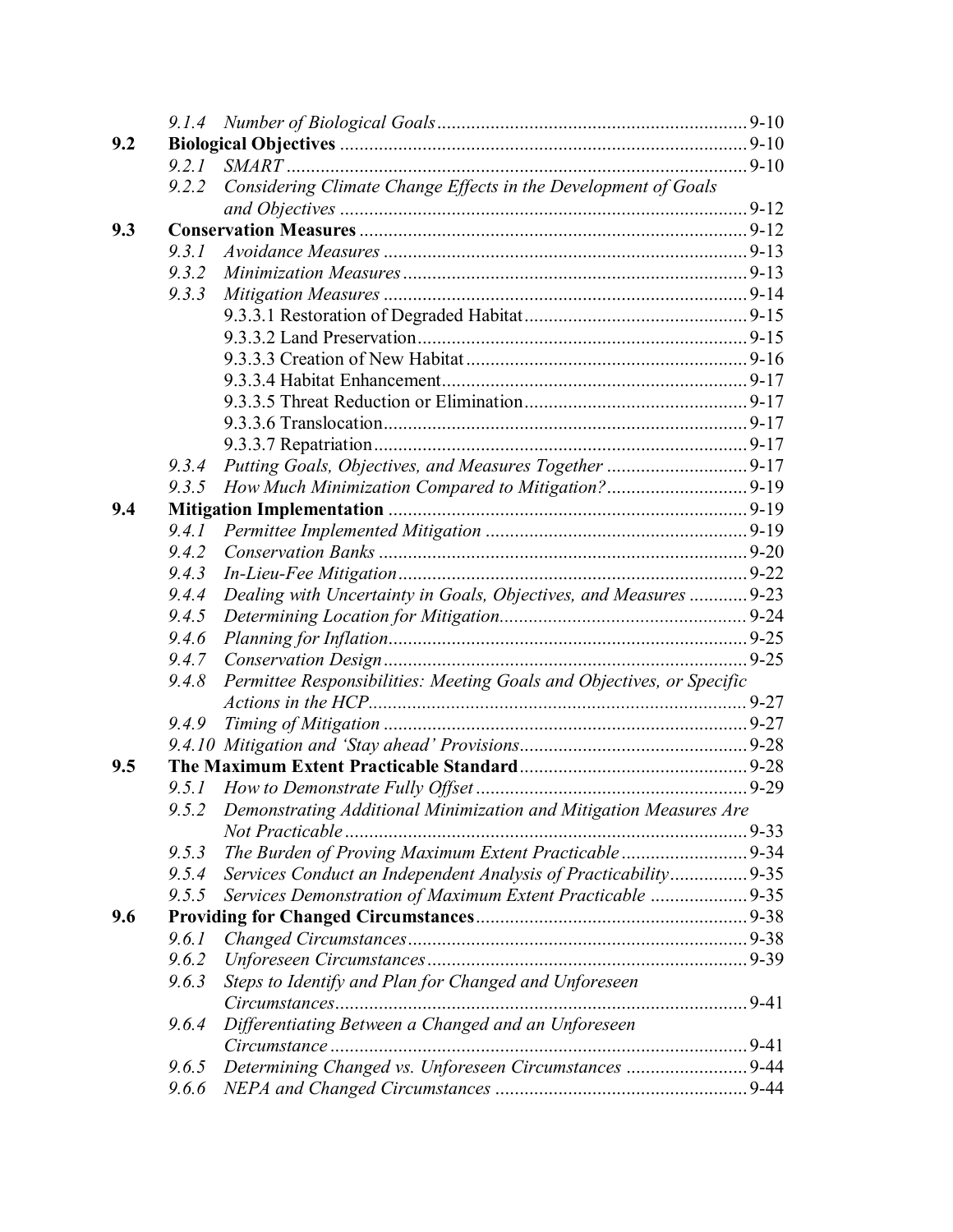| 9.7 |                                                                         |  |
|-----|-------------------------------------------------------------------------|--|
|     |                                                                         |  |
|     | 9.6.9 Information Needs for Changed and Unforeseen Circumstances  9-46  |  |
|     |                                                                         |  |
|     | 9.6.7 Considering Climate Change Effects in Changed Circumstances  9-44 |  |

## **Chapter 10: Monitoring and Adaptive Management**

| <b>10.0</b> |                                                                       |  |
|-------------|-----------------------------------------------------------------------|--|
|             | 10.0.1 Roles and Requirements for HCP Monitoring Programs  10-2       |  |
| 10.1        |                                                                       |  |
|             |                                                                       |  |
|             | 10.1.2 Effectiveness Monitoring to Support Ongoing Conservation       |  |
|             |                                                                       |  |
|             | 10.1.2.1 Development of Competing Hypotheses and Conceptual           |  |
|             |                                                                       |  |
|             | 10.1.3 Reporting Compliance with Permit Terms and Conditions  10-12   |  |
| 10.2        |                                                                       |  |
|             |                                                                       |  |
|             |                                                                       |  |
|             | 10.2.3 Implement the Conservation Program and Learn  10-19            |  |
|             |                                                                       |  |
| 10.3        |                                                                       |  |
|             | 10.3.1 Dealing with Uncertainty in the Evaluation Process 10-21       |  |
| 10.4        |                                                                       |  |
|             |                                                                       |  |
|             |                                                                       |  |
|             | 10.4.3 Outputs from Monitoring and Evaluation in Annual Reports 10-26 |  |
|             |                                                                       |  |
| 10.5        |                                                                       |  |
|             | 10.5.1 How to Incorporate Adaptive Management into an HCP 10-30       |  |
|             |                                                                       |  |
|             |                                                                       |  |
|             |                                                                       |  |

## **Chapter 11: Implementation Costs and Funding**

|      | 11.1.4 When a Mitigation Project Doesn't Perform as Proposed  11-5  |  |
|------|---------------------------------------------------------------------|--|
| 11.2 |                                                                     |  |
| 11.3 |                                                                     |  |
|      | 11.3.1 Examples of Plan Types and Funding Assurance Approaches That |  |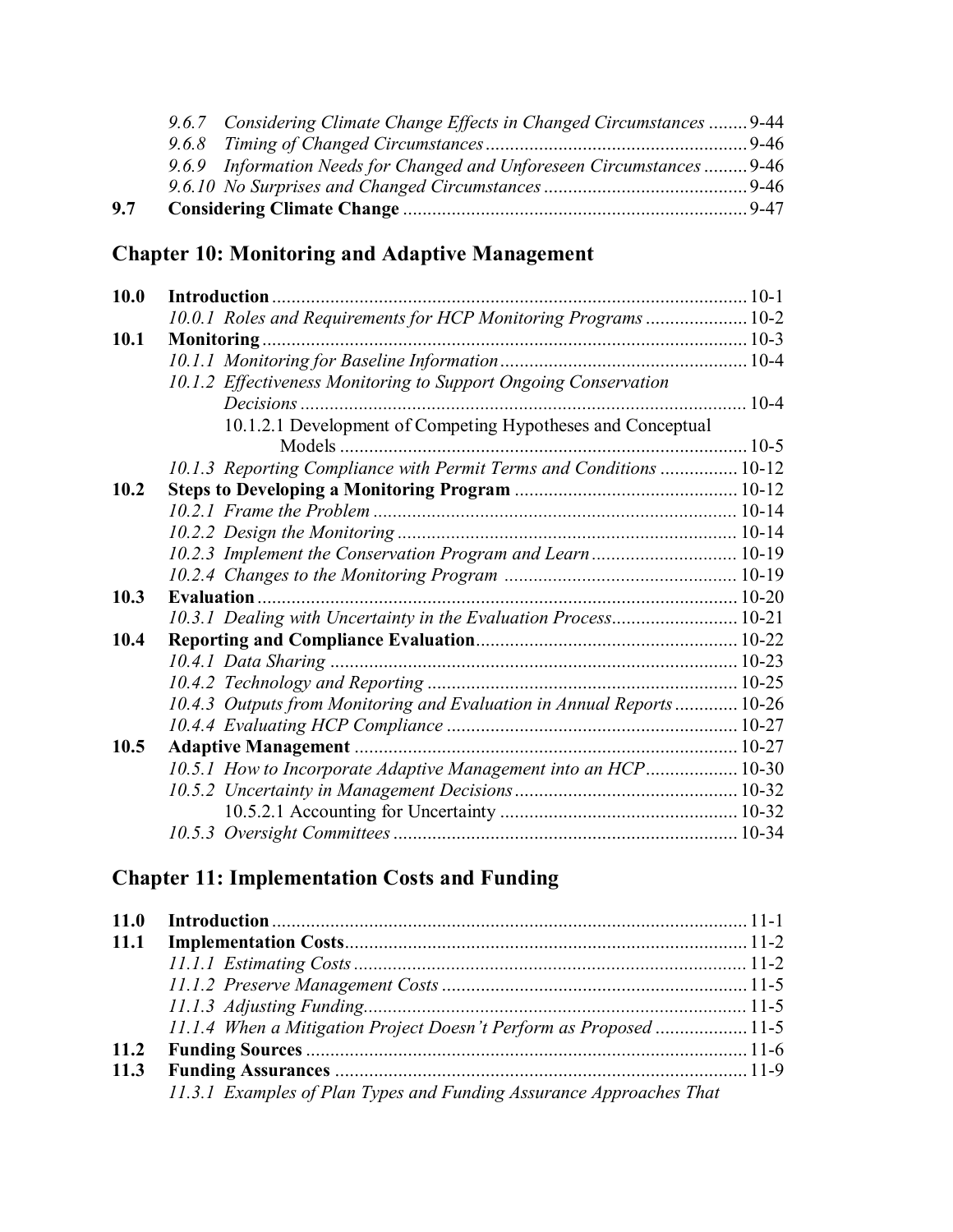| 11.3.2.1 The Effect of Stay-Ahead Provisions on Funding         |  |
|-----------------------------------------------------------------|--|
|                                                                 |  |
|                                                                 |  |
| 11.3.3.1 Determining Adequate Funding Assurances for a Specific |  |
|                                                                 |  |
|                                                                 |  |
|                                                                 |  |
|                                                                 |  |
|                                                                 |  |

## **Chapter 12: Net Effects and Permit Duration**

| 12.0 |                                                                             |  |
|------|-----------------------------------------------------------------------------|--|
| 12.1 | Determine the Anticipated Type and Amount of Take 12-2                      |  |
| 12.2 |                                                                             |  |
| 12.3 | Describe the Expected Benefits of the Conservation Program  12-3            |  |
| 12.4 | Determine the Net Effects to Covered Species and Critical Habitat  12-4     |  |
| 12.5 |                                                                             |  |
| 12.6 | <b>Comparison of HCP Impact of Take Analysis with Section 7 Analysis of</b> |  |
|      |                                                                             |  |
|      |                                                                             |  |
|      |                                                                             |  |
| 12.7 | <b>Comparison of HCP Impact of Take Analysis with NEPA Analysis of</b>      |  |
|      |                                                                             |  |
| 12.8 | <b>Comparison of NHPA Section 106 Process and NEPA Analysis of</b>          |  |
|      |                                                                             |  |
| 12.9 |                                                                             |  |
|      |                                                                             |  |
|      | 12.9.2 Determining if There is Enough Available Information  12-9           |  |
|      | 12.9.3 The Extent to Which the Conservation Plan Will Enhance the           |  |
|      | Habitat and Increase the Long-Term Survivability of Covered                 |  |
|      |                                                                             |  |
|      | 12.9.4 How Well the Monitoring and Adaptive Management Program              |  |
|      |                                                                             |  |
|      | 12.9.5 Whether the Funding Strategy for the Conservation Program Is         |  |
|      | Adequate for the Proposed Duration of the Permit 12-10                      |  |
|      |                                                                             |  |
|      |                                                                             |  |

## **Chapter 13: National Environmental Policy Act Compliance**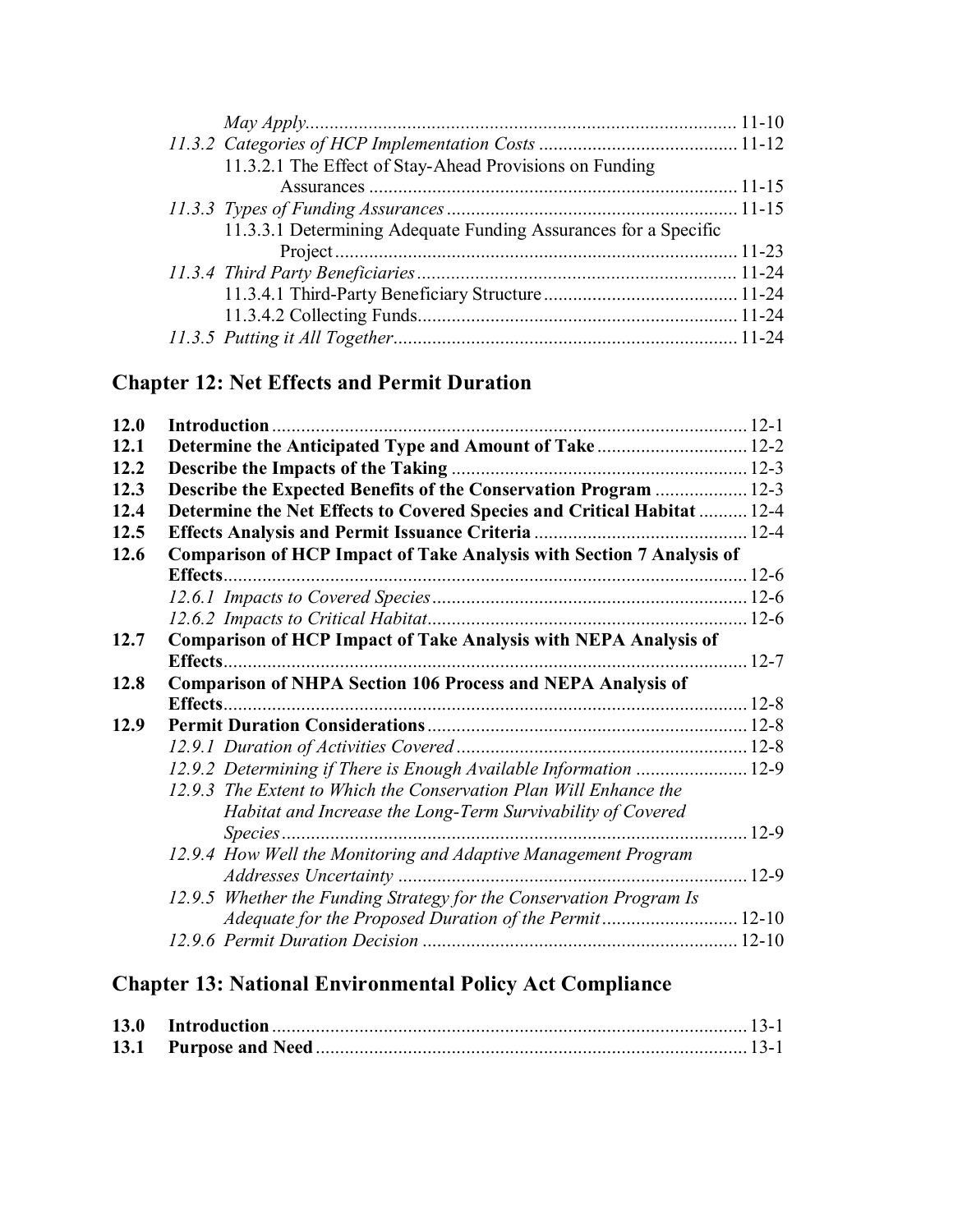|      | 13.1.1 Template NEPA Purpose Statement for Incidental Take Permit      |  |
|------|------------------------------------------------------------------------|--|
|      |                                                                        |  |
|      | 13.1.2 Template NEPA Need Statement for Incidental Take Permit         |  |
|      |                                                                        |  |
| 13.2 |                                                                        |  |
|      | 13.2.1 Template Proposed Action Statement for Incidental Take Permit   |  |
|      |                                                                        |  |
| 13.3 |                                                                        |  |
|      |                                                                        |  |
|      |                                                                        |  |
|      |                                                                        |  |
|      |                                                                        |  |
|      |                                                                        |  |
| 13.4 |                                                                        |  |
|      |                                                                        |  |
|      | 13.4.2 Let Interested Parties Know about the Application's Comment     |  |
|      |                                                                        |  |
|      | 13.4.3 Incorporating Public Participation During the Development of an |  |
|      |                                                                        |  |
|      |                                                                        |  |
| 13.5 |                                                                        |  |
|      |                                                                        |  |
|      |                                                                        |  |
|      |                                                                        |  |
| 13.6 |                                                                        |  |

### **PHASE 3: Processing, Making a Permitting Decision, and Issuing the Incidental Take Permit**

#### **Chapter 14: Completing and Reviewing the Permit Application and NEPA Compliance Documents**

| <b>14.0</b> |                                                                           |  |
|-------------|---------------------------------------------------------------------------|--|
| 14.1        |                                                                           |  |
| 14.2        | <b>Permit Application Forms, Application Fees, and Instructions  14-4</b> |  |
|             |                                                                           |  |
|             |                                                                           |  |
|             |                                                                           |  |
|             |                                                                           |  |
| 14.3        |                                                                           |  |
|             |                                                                           |  |
|             |                                                                           |  |
|             |                                                                           |  |
|             |                                                                           |  |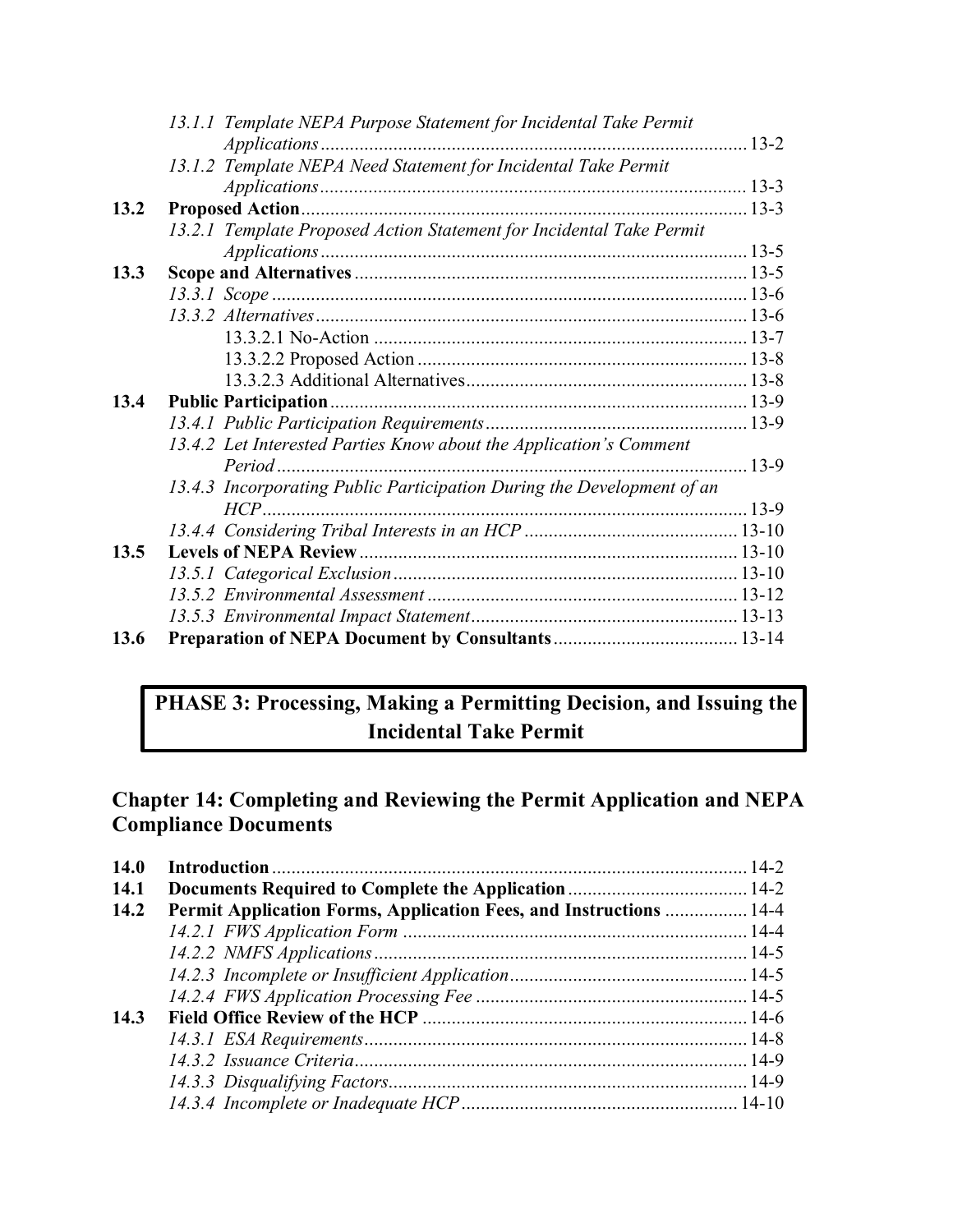|       | 14.3.5 Certification of Application by the Field Office that the HCP is     |  |
|-------|-----------------------------------------------------------------------------|--|
|       |                                                                             |  |
| 14.4  |                                                                             |  |
| 14.5  |                                                                             |  |
|       |                                                                             |  |
|       |                                                                             |  |
|       | 14.5.3 Composition and Content of Federal Register Notices  14-13           |  |
|       |                                                                             |  |
| 14.6  |                                                                             |  |
| 14.7  |                                                                             |  |
|       |                                                                             |  |
|       | 14.7.2 Review by Office of the Regional Solicitor and General Counsel 14-15 |  |
| 14.8  | Getting Federal Register Notices Signed and Published  14-18                |  |
|       |                                                                             |  |
|       | 14.8.2 NMFS Procedures for Federal Register Notices - Headquarters 14-20    |  |
| 14.9  | The Freedom of Information Act and the Privacy Act  14-20                   |  |
|       | 14.9.1 The Freedom of Information Act (5 U.S.C. $\S 552$ )  14-20           |  |
|       |                                                                             |  |
| 14.10 |                                                                             |  |
|       |                                                                             |  |
|       |                                                                             |  |
| 14.11 |                                                                             |  |
| 14.12 | Services' Tasks During the Public Comment Period  14-24                     |  |
|       |                                                                             |  |
|       | 14.12.2 Drafting the HCP-Specific Biological Opinion - Format  14-26        |  |
|       |                                                                             |  |
|       |                                                                             |  |
|       | 14.12.5 Inter-Agency Consultation Between the Services  14-30               |  |
|       | 14.12.6 Integrating the Section 7 Compliance Process with Development       |  |
|       |                                                                             |  |
|       |                                                                             |  |
|       | 14.12.8 Drafting the Findings and Recommendations Memo  14-32               |  |
|       |                                                                             |  |

## **Chapter 15: Finalizing the HCP and Environmental Compliance Documents**

| 15.1 |  |
|------|--|
|      |  |
|      |  |
|      |  |
|      |  |
|      |  |
|      |  |
| 15.2 |  |
|      |  |
|      |  |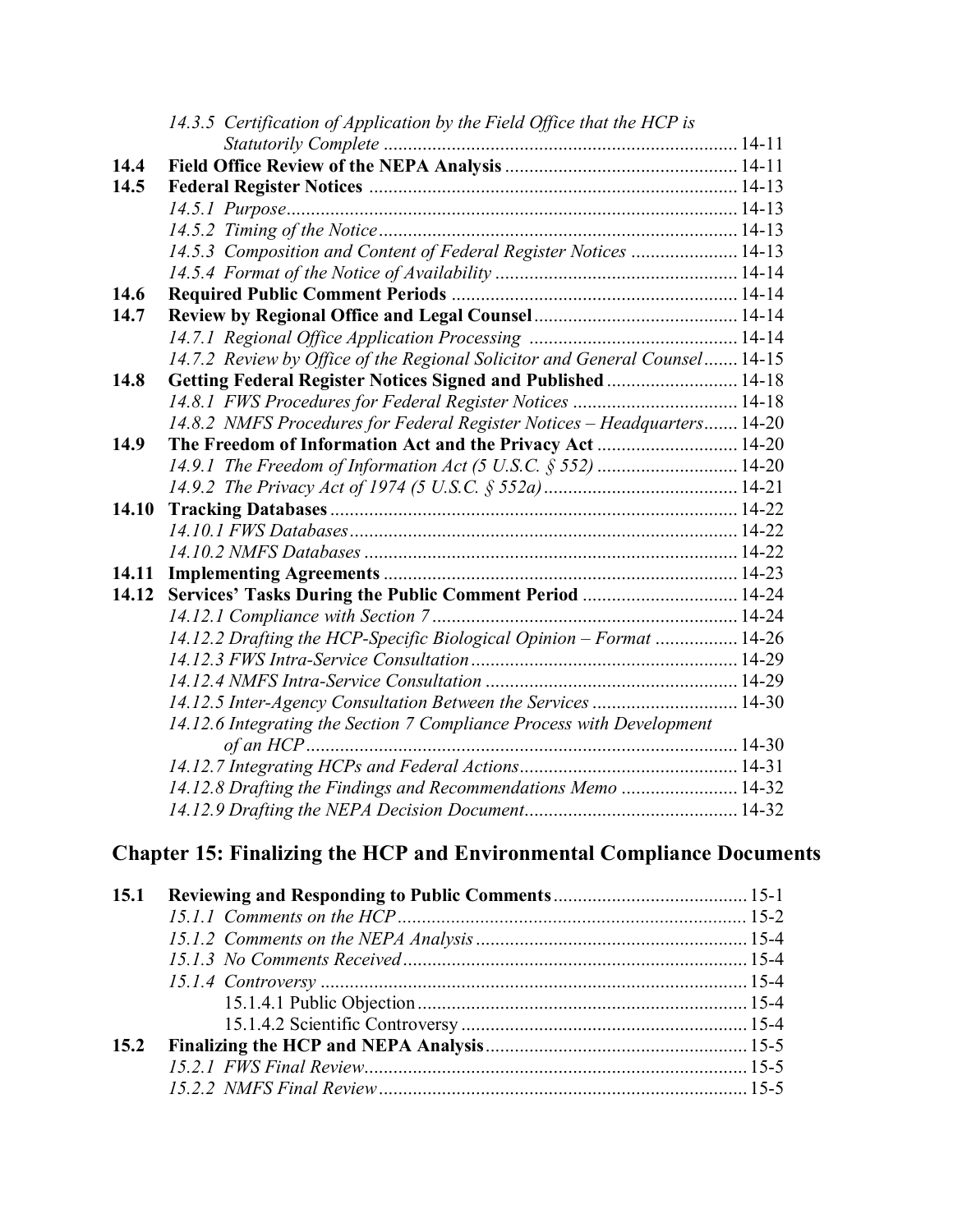| 15.3 | Completing the Section 7 Biological and Conference Opinion  15-5          |  |
|------|---------------------------------------------------------------------------|--|
|      | 15.3.1 Relationship Between the Incidental Take Permit and the Incidental |  |
|      |                                                                           |  |
|      | 15.3.2 Conferencing on Potential ESA-Listed Species (Proposed,            |  |
|      |                                                                           |  |
|      |                                                                           |  |
| 15.4 | <b>Completion of National Historic Preservation Act Section 106</b>       |  |
|      |                                                                           |  |
| 15.5 |                                                                           |  |
|      |                                                                           |  |
|      | 15.5.1.1 When to Prepare an Environmental Action Statement 15-8           |  |
|      | 15.5.1.2 Content of the Environmental Action Statement  15-8              |  |
|      | 15.5.1.3 Processing the Environmental Action Statement 15-9               |  |
|      | 15.5.2 Making the Decision on an Environmental Assessment  15-9           |  |
|      |                                                                           |  |
|      | 15.5.2.2 Content of the Finding of No Significant Impact 15-10            |  |
|      | 15.5.3 Making the Decision on an Environmental Impact Statement 15-10     |  |
|      |                                                                           |  |
|      |                                                                           |  |
|      |                                                                           |  |

# **Chapter 16: Making a Permit Decision**

| 16.1 | Documenting Our Findings - Section 10 Findings and Recommendations     |  |
|------|------------------------------------------------------------------------|--|
|      | Memorandum.                                                            |  |
|      |                                                                        |  |
|      | 16.1.2 Section $10(a)(2)(A)$ HCP Criteria – Analysis and Finding 16-2  |  |
|      |                                                                        |  |
|      | 16.1.3.1 The taking will be incidental – section $10(a)(2)(B)(i)$ 16-3 |  |
|      | 16.1.3.2 The applicant will, to the maximum extent practicable,        |  |
|      | minimize and mitigate the impacts of such taking $-$                   |  |
|      |                                                                        |  |
|      | 16.1.3.3 The applicant will ensure that adequate funding for the       |  |
|      | conservation plan and procedures to deal with unforeseen               |  |
|      |                                                                        |  |
|      | 16.1.3.4 The taking will not appreciably reduce the likelihood of the  |  |
|      |                                                                        |  |
|      | 16.1.3.5 The measures, if any, required under paragraph                |  |
|      |                                                                        |  |
|      | 16.1.3.6 He or she has received such other assurances as he or she     |  |
|      |                                                                        |  |
|      |                                                                        |  |
| 16.2 |                                                                        |  |
|      |                                                                        |  |
|      |                                                                        |  |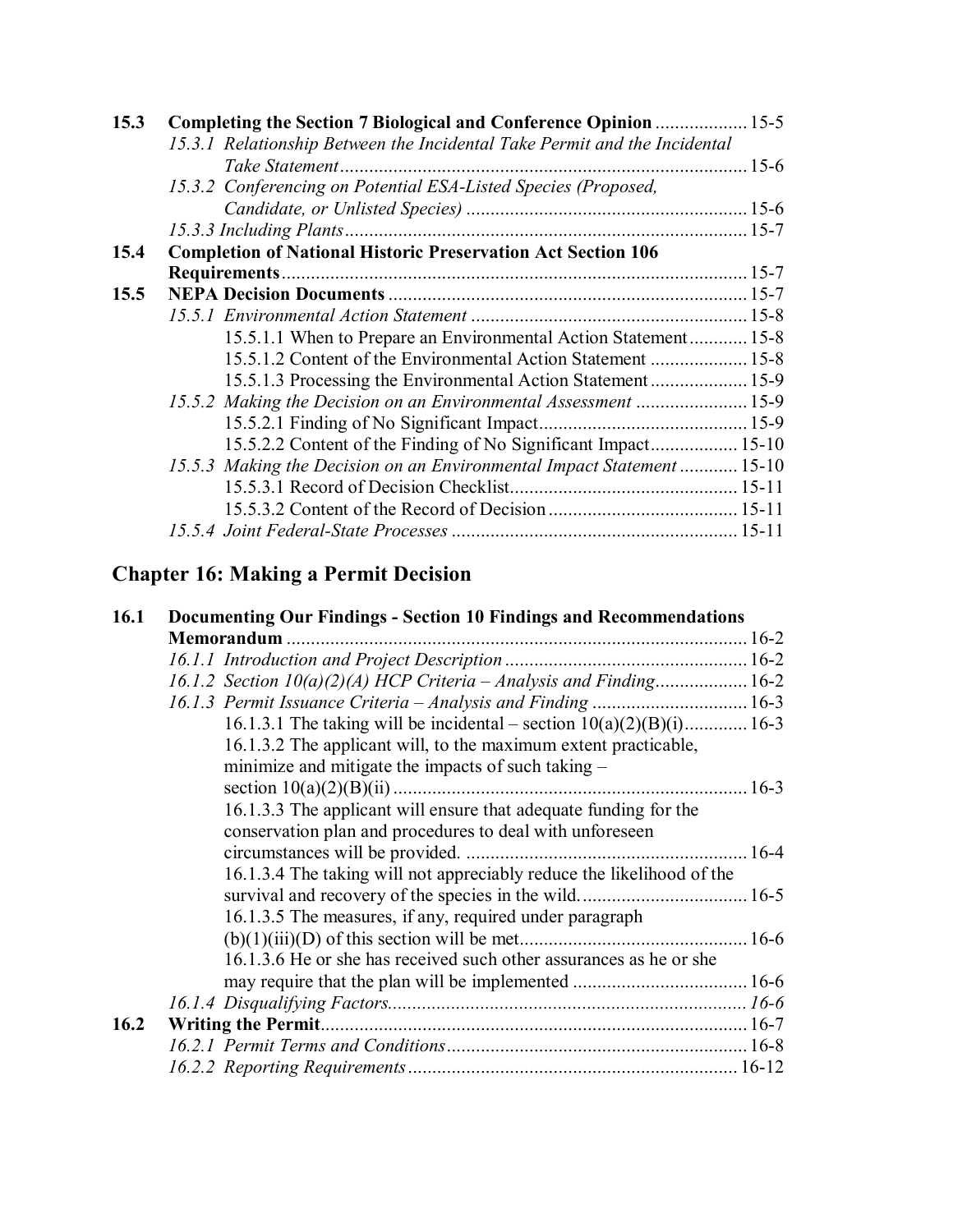| 16.3 | Federal Register Notice of Availability - Final HCP, Final NEPA       |                                                                    |  |
|------|-----------------------------------------------------------------------|--------------------------------------------------------------------|--|
|      |                                                                       |                                                                    |  |
| 16.4 |                                                                       |                                                                    |  |
|      |                                                                       |                                                                    |  |
|      |                                                                       |                                                                    |  |
|      |                                                                       |                                                                    |  |
|      |                                                                       |                                                                    |  |
|      |                                                                       |                                                                    |  |
|      | 16.4.3.1 Environmental Action Statement and Permit 16-15              |                                                                    |  |
|      | 16.4.3.2 Finding of No Significant Impact and Permit 16-15            |                                                                    |  |
|      |                                                                       |                                                                    |  |
| 16.5 | Implementing the HCP and Executing the NEPA Decision 16-16            |                                                                    |  |
| 16.6 | <b>Permit Issuance and Distribution of Copies of the Permit 16-16</b> |                                                                    |  |
| 16.7 |                                                                       | Permit Denial, Review, and Appeal Procedures (Who Signs the Permit |  |
|      |                                                                       |                                                                    |  |
|      |                                                                       |                                                                    |  |
|      | 16.7.2 Request for Reconsideration of a Permit Denial 16-17           |                                                                    |  |
|      |                                                                       |                                                                    |  |
| 16.8 |                                                                       |                                                                    |  |

**PHASE 4: Implementing the HCP and Compliance Monitoring**

**Chapter 17: Implementing the HCP, Compliance Monitoring, and Making Changes, If Necessary**

| 17.1 |                                                                            |  |
|------|----------------------------------------------------------------------------|--|
| 17.2 | <b>HCP Monitoring Program: Ensuring the Funding, Conservation</b>          |  |
|      | <b>Commitments, Mitigation, and All Other Aspects of the HCP Are Being</b> |  |
|      |                                                                            |  |
|      |                                                                            |  |
|      | 17.2.2 Incidental Take Permit Compliance Monitoring 17-3                   |  |
| 17.3 | Adaptive Management, Changed Circumstances, and No Surprises in            |  |
|      |                                                                            |  |
| 17.4 |                                                                            |  |
|      |                                                                            |  |
|      | 17.4.1.1 Interpretations, Corrections, Clarifications, or Missing          |  |
|      |                                                                            |  |
|      | 17.4.1.2 HCP and Incidental Take Permit Amendments  17-6                   |  |
|      |                                                                            |  |
|      |                                                                            |  |
| 17.5 | When Additional NEPA, Section 7, or NHPA Compliance is Needed 17-10        |  |
| 17.6 | Permit Compliance Problems, Notifying Law Enforcement, Suspensions,        |  |
|      | and Revocations                                                            |  |
|      |                                                                            |  |